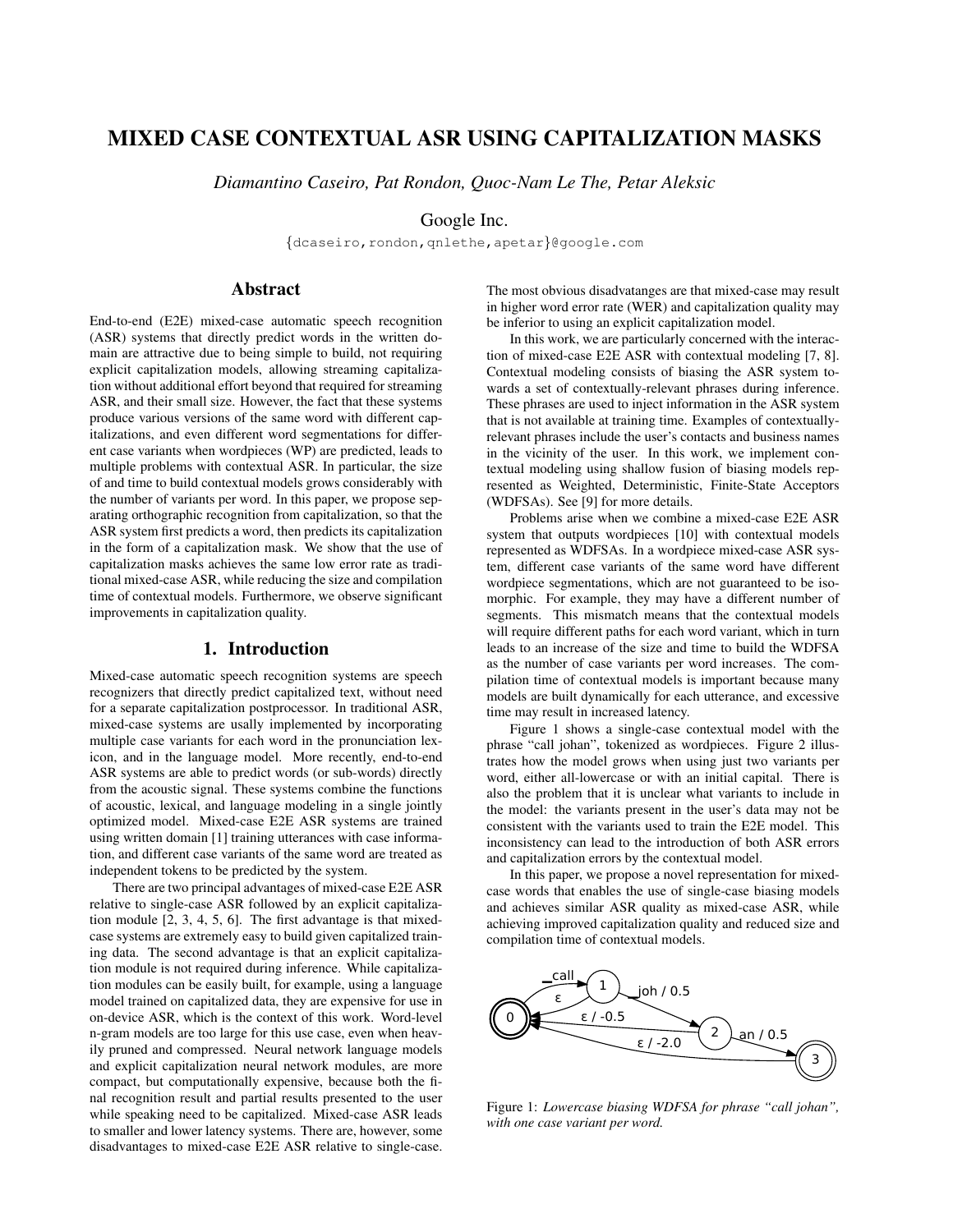

Figure 2: *Mixed-case biasing WDFSA for phrase "call Johan", with two case variants per word.*

Table 1: *Example of Capitalization Mask WP Representations.*

| Original Word | Lowercase WP | Cap. Mask WP                                        |
|---------------|--------------|-----------------------------------------------------|
|               | _a           | $-a$ :                                              |
| MacGyver      | _mac gyver   | $\lceil \cdot \rceil$ mac gyver $\ddot{\mathbf{E}}$ |
| camelCase     | cam el case  | $\_cam$ el case $\ddot{\ddot{\mathbf{i}}}$ :        |
| lowercase     | _lower case  | lower case                                          |

In the next Section we describe the proposed capitalization masks approach. Then, in Section 3 we describe the details of our experiments. In Section 4 we present the experimental results. Finally, we conclude by summarizing this work in Section 5.

# 2. Capitalization Masks

In this paper we propose the use of capitalization masks to overcome the contextual modeling problems identified in Section 1. These masks allow us to decouple the word from its capitalization information, enabling us to compactly model all case variants and avoid redundancy because all capitalized variants of a word decompose into the same pieces.

With capitalization masks, a word is represented in two parts. The first part is a single-case version of the word. The second part is optional and consists of a sequence of bits 0/1 indicating if the character at the corresponding position in the word is upper (1) or lowercase (0). Using this representation the word "MacGyver" is encoded as "macgyver10010000". To reduce the verbosity of this representation, the mask bits are grouped in groups of 4, and each group is represented by one of 16 control characters. Furthermore, trailing zeroes are not represented. We select the following 16 Unicode Braille characters as our control characters, representing nibbles of values 0 through 15, in order:  $\mathbb{F}$ ,  $\mathbb{F}$ ,  $\mathbb{F}$ ,  $\mathbb{F}$ ,  $\mathbb{F}$ ,  $\mathbb{F}$ ,  $\mathbb{F}$ ,  $\mathbb{F}$ ,  $\mathbb{F}$ ,  $\mathbb{F}$ ,  $\mathbb{F}$ ,  $\mathbb{F}$ ,  $\mathbb{E}$ ,  $\mathbb{E}$ ,  $\mathbb{E}$ ,  $\mathbb{E}$ ,  $\ddot{\mathbf{H}}$ ,  $\ddot{\mathbf{H}}$ ,  $\dddot{\mathbf{H}}$ . These allow for easy interpretation of masks q q i<br>S į. q q because the presence of one or two dots in each row represents a 0 or a 1 in the mask, with the least significant bit in the top row and the most-signficiant in the bottom row, so that the mask is read top-to-bottom to determine the capitalization of characters from left to right. Table 1 shows some examples of mixed-case words and their capitalization mask representation.

Capitalization mask E2E ASR systems are built by tokenizing all training data transcriptions using the capitalization masks. The E2E system is then trained to predict these tokens (or sub-word units). At prediction time, the capitalization mask representations are converted back to mixed-case using a denormalization step before being presented to the user or used for error evaluation.

# 3. Experimental Details

#### 3.1. Data Sets

Our experiments are conducted on a training set consisting of 184 million English utterances. All utterances are anonymized. The training set is a mixture of both hand-transcribed and semisupervised data. It includes data from a variety of Google applications such as voice search and YouTube. Since there are very different amounts of data from each domain (for example, YouTube accounts for 80% of the data), each subset is sampled at a different rate during training. Multi-style training data (MTR) are created using a room simulator to artificially introduce noise to clean utterances [11]. The noise sources are extracted from daily life environment recordings and from YouTube. The reference transcriptions are for the most part mixed-case, with the exception of some YouTube utterances represented as uppercase only text. These are automatically capitalized when training E2E models.

All test sets used for experiments consist of anonymized, manually-transcribed utterances. The main test set contains  $\approx$ 14K voice search utterances, typically shorter than 5.5 seconds.

Additionally, we evaluate the performance of contextual biasing on two contextual test sets. The first one is a Contacts test set consisting of requests to call or text contacts. Each of these 4.4K utterances contains 240 mocked contacts as contextual information, consisting of the contact name present in transcription truth and 239 distractor names. The second one is an Apps test set consisting of requests to open an App. It consists of 3.3K utterances, containing 50 mocked app names as contextual information, one of which is the app name present in transcription truth and the others are distractors.

#### 3.2. Model Architecture

All E2E models trained and evaluated in this work share the same model architecture, which is a streaming recurrent neural transducer (RNN-T), the details of which are described in [12]. The input to the encoder subnetwork consists of 80-dimensional log-Mel features, computed every 10ms with a 25ms window. For efficent inference, we apply a 3x time reduction by stacking each consecutive 3 frames, effectively downsampling to a 30ms frame rate. The encoder subnetwork consists of a stack of 8 LSTM layers each with 2,048 hidden units followed by a 640-dimensional projection. After the second LSTM layer there is a time reduction layer with a time reduction factor of 2. The prediction network consists of two 2,048 hidden unit LSTM layers (also followed by a 640-dimensional projection), and an embedding layer of 128 units. Next, the model contains a joint network that takes the output of the encoder and prediction networks and feeds them through layers with 640 hidden units. All our models are trained in TensorFlow [13] using the Lingvo [14] toolkit on Tensor Processing Units (TPU).

#### 3.3. Wordpiece Models

To train the mixed-case wordpiece model used in this work, we start by estimating a Bayesian interpolated language model (LM) [15] that combines Katz n-gram [16] LMs from a variety of Google domains. The word frequency list used to train the wordpiece model is obtained by scaling the unigram probabilities contained in the LM.

For the single-case wordpiece model the mixed-case word frequency list is converted to lowercase, and then the frequencies of different case versions of each word are added together.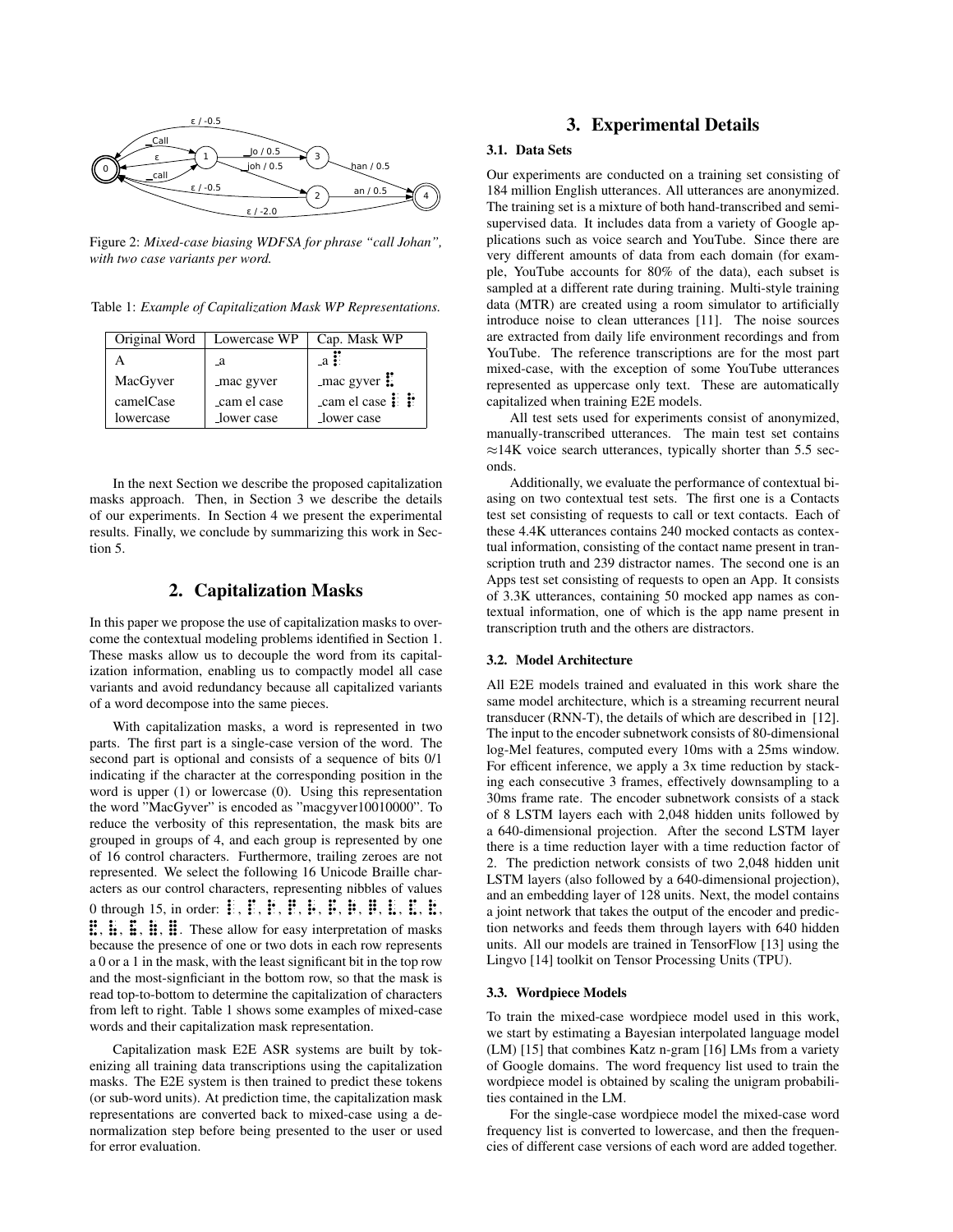

Figure 3: *Capitalization mask model for phrase "call johan". Ellipsized arcs indicate omitted self-loops labeled with capitalization mask characters.*

For the capitalization mask wordpiece model, we use the lowercase training word frequency list with 16 additional entries, each corresponding to a different capitalization mask character. There are no wordpieces spanning both normal characters and capitalization mask characters because the capitalization masks are present only as their own entries in the word frequency table.

We use these data with the algorithm described in [10] to generate wordpiece models containing 4,096 pieces.

#### 3.4. Contextual Models

Following the approach of Zhao et al [9], we bias our ASR system by computing the probability  $P(y|h, x)$  of a token y given acoustic features  $x$  and history  $h$  via shallow fusion between the RNN-T probability  $P_R(y|x, h)$  and the contextual ("biasing") language model probability  $P_C(y|h)$ :

$$
P(y|h, x) = \log P_R(y|h, x) + \lambda \log P_C(y|h)
$$

Our contextual language models are represented as WDFSAs. As in [9], we distribute the weight of each biased phrase in the language model to every arc along the corresponding path in the WDFSA. Because distributing the weight in this way has the effect of biasing towards every prefix of each biased phrase, we must take care to "undo" the effect of biasing toward a prefix if it turns out that the RNN-T output does not match the full biased phrase. This "undo" is implemented by "failure" epsilon arcs which are followed when the output of the recognizer only matches a prefix of the biased phrase. A failure arc leads from the state at which the prefix terminated to the WDFSA start state (i.e., the language model unigram state) and has label  $\epsilon$ , a weight equal to the negative of the total weight along the path from the start state to the state where the prefix terminates. Thus, following a non-failure path in a biasing WDFSA and then following a failure arc to the start state results in a net zero change in the final score of the hypothesis. Figure 1 shows two more features of our biasing models. First, we add an unweighted prefix ("call") that must be matched before biasing is applied in order to prevent the biasing model from overtriggering. Second, we add a re-biasing penalty to prevent the biasing model being applied repeatedly. (This is indicated by the epsilon arc from final state 3 to unigram state 1 with weight -2.0.) Further details and motivation are given in Zhao et al [9].

Figure 1 and Figure 3 show two example biasing models for the phrase "call johan". The lowercase-only model of Figure 1 can only bias toward the lowercase variant of the phrase, which is inadequate when biasing a mixed-case ASR system, as we do not wish to produce lowercase outputs. The capitalization mask biasing model of Figure 3 can bias toward all case variants due to the capitalization mask self loops at each word end state (states 1 and 3). (In the capitalization mask WDFSA, arcs labeled with ellipses indicate self loops labeled with the omitted capitalization mask characters.) Note that, except for the capitalization mask self loops, the lowercase and capitalization mask biasing models are identical. Thus, we do not add these self loops explicitly to our biasing WDFSAs, but instead make them implicit by ignoring capitalization masks while applying the biasing models during shallow fusion. (This optimization actually assumes that the capitalization mask self loops occur at all states, not just word end states. However, since the RNN-T only outputs capitalization masks at the ends of words, it is harmless to allow self loops at non-word-end states.)

#### 3.5. Measuring Capitalization Quality

To measure the capitalization quality we use the Capitalization Error Rate (CER) [6]. This is a very intuitive metric that is computed at the character level. We start by stripping all characters that are not uppercase from the recognition hypothesis and the reference transcriptions. We then compare the remaining strings using the same dynamic-programming alignment used for WER computation. Each character is taken individually. For example, if the reference is "MacGyver" and the recognition hypothesis is "McDonald" we compare the strings "M G" and "M D" and count one capitalization substitution error. Being character-based this metric is robust to some recognition errors, and because it ignores correct matches of lowercase characters it avoids artificialy low error rates.

# 4. Results

We evaluated ASR and capitalization quality on a general test set and on specific contextual sets.

## 4.1. ASR Results on General Voice Search Test Set

The results of evaluating our models on a general Voice Search test set are presented in Table 3. We observe that the proposed model matches the word error rate and the oracle word error rate (OWER) of the baseline mixed-case system. We define OWER as the lowest WER in the n-best hypotheses. Both of these metrics are case-insensitive. The lowercase system WER is slightly better, while its OWER is much better. We believe that a large part of the lowercase system's advantage over the two mixedcase systems is due to lower search errors. The n-best case duplication rate, measured as the percentage of hypotheses with the same words but with different case, is high in the mixed-case systems, as shown in Table 4, indicating that unique hypotheses (ignoring case) are "crowded out" by case variants during search. All experiments use the same pruning parameters. Regarding capitalization, we observe a good improvement in CER with the capitalization masks model.

Table 3: *ASR Results on general Voice Search Test Set.*

| Model      | WER | OWER | CER  |
|------------|-----|------|------|
| Lowercase  | 6.4 |      | 33.0 |
| Mixed-Case | 6.5 |      | 13.4 |
| Cap. Masks | 6.5 |      | 13.1 |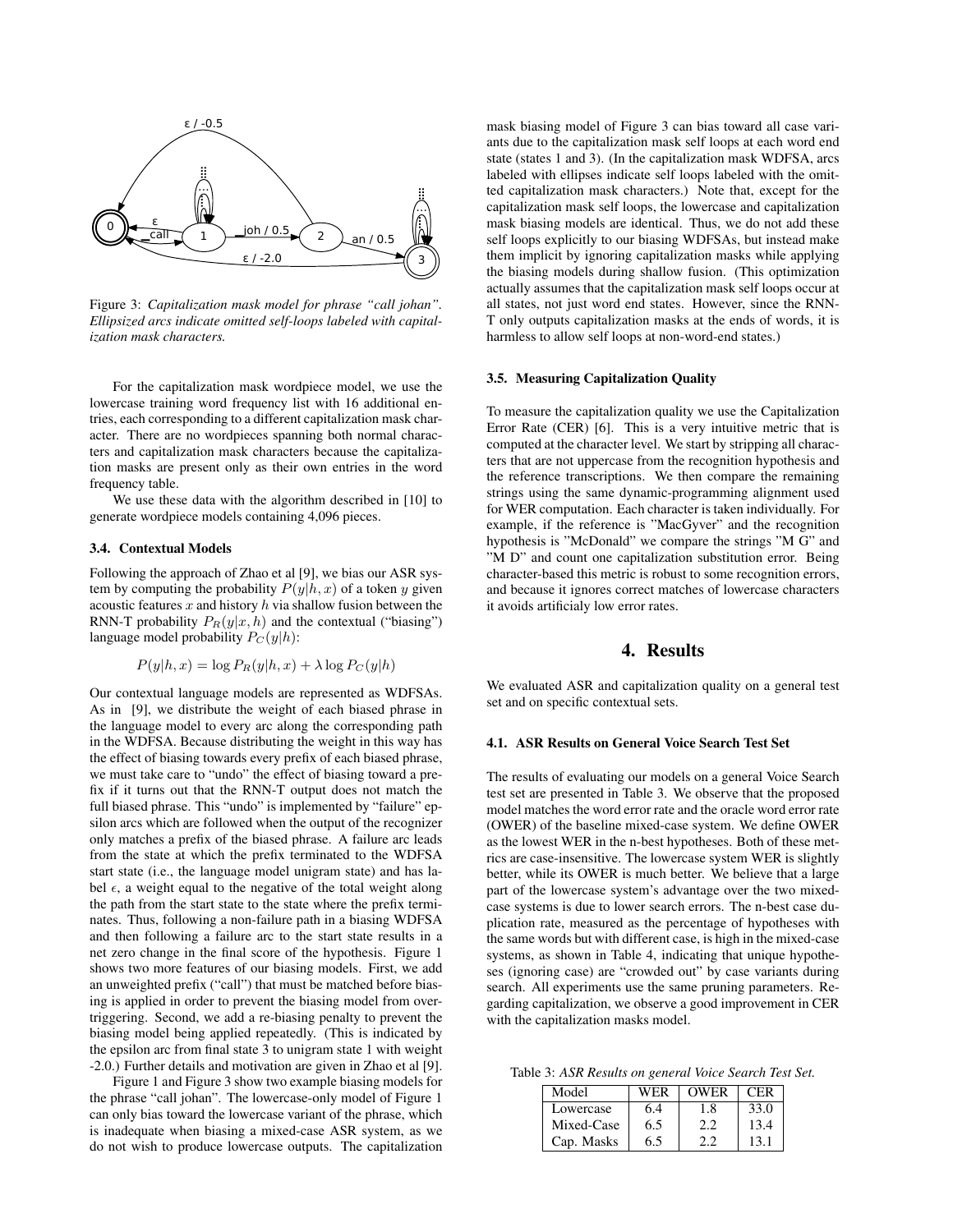|            | Mixed-Case Baseline                           | <b>Capitalization Mask</b>                           |
|------------|-----------------------------------------------|------------------------------------------------------|
| <b>WIN</b> | the Westin Ocean Resort Villa                 | <b>The Westin Ocean Resort Villa</b>                 |
| <b>WIN</b> | front desk receptionist on indeed in New York | front desk receptionist on <b>Indeed</b> in New York |
| <b>WIN</b> | Harborfreight.com                             | harborfreight.com                                    |
| LOSS       | Does mobility equal independence              | Does Mobility equal Independence                     |
| LOSS       | What rhymes with crush                        | What rhymes with Crush                               |
| LOSS       | Catawba <b>bookstore</b>                      | Catawba Bookstore                                    |

Table 2: *Examples of Capitalization Wins and Losses.*

| Table 4: <i>N-Best case duplication</i> . |  |  |  |
|-------------------------------------------|--|--|--|
|-------------------------------------------|--|--|--|

| Model      | Total Hyps | Hyps Ignore Case | Case Dups $%$ |
|------------|------------|------------------|---------------|
| Lowercase  | 94.491     | N/A              | N/A           |
| Mixed-Case | 93.496     | 65,379           | 30%           |
| Cap. Masks | 99,853     | 53.325           | 47%           |

#### 4.2. ASR Results on Contextual Test Sets

Table 5 shows the WER for the Contacts and Apps contextual test sets with and without contextual biasing. In the Contacts test set, we see that the lowercase model achieves the best WER when contextual models are not enabled, while the proposed capitalization masks model is a close second. When contextual biasing is enabled the two mixed-case models perform similarly and outperform the lowercase model. In the Apps test set, the capitalization mask model has the worst results when contextual models are not used. When contextual models are used, the capitalization masks model is very close to the lowercase model and significantly better than mixed-case.

We also measured the impact of using the contextual models when the context is not relevant to the query. For that, we enabled contextual modeling when evaluating the Voice Search test set. Results are presented in Table 6. When using the Contacts contextual models we observe a small degradation in the lowercase and mixed-case model, and a larger one on the capitalization masks model. The degradations however are mostly due to there being a number of utterances in the form of "Call \$CONTACTS" in the Voice Search test set. This leads to distractor errors since the context is relevant to the query, but we are biasing towards the wrong contacts. When using the Apps contextual models we don't observe any degradation.

Table 5: *WER on Context Test Sets.*

| <b>Test Set</b> | Model      | No Context | Context | Rel.   |
|-----------------|------------|------------|---------|--------|
|                 | Lowercase  | 16.2       | 5.7     | $-65%$ |
| Contacts        | Mixed-Case | 16.5       | 5.5     | $-67%$ |
|                 | Cap. Masks | 16.3       | 5.5     | $-66%$ |
|                 | Lowercase  | 6.2        | 2.7     | $-56%$ |
| Apps            | Mixed-Case | 6.1        | 3.2     | $-48%$ |
|                 | Cap. Masks | 6.5        | 2.8     | $-61%$ |

| Table 6: WER on Anti-Context Test Set (Voice Search). |  |  |  |  |  |  |  |
|-------------------------------------------------------|--|--|--|--|--|--|--|
|-------------------------------------------------------|--|--|--|--|--|--|--|

| <b>Test Set</b> | Model      | No Context | Context | Rel.  |
|-----------------|------------|------------|---------|-------|
|                 | Lowercase  | $6.4\%$    | $6.6\%$ | 3%    |
| Contacts        | Mixed-Case | 6.5%       | $6.6\%$ | 2%    |
|                 | Cap. Masks | 6.5%       | 6.8%    | 5%    |
|                 | Lowercase  | $6.4\%$    | $6.4\%$ | $0\%$ |
| Apps            | Mixed-Case | 6.5%       | 6.5%    | $0\%$ |
|                 | Cap. Masks | $6.5\%$    | $6.5\%$ | 0%    |

## 4.3. Contextual Models: Size and Build Time

We evaluated the speed and memory impact of case variance on a mixed-case biasing model by measuring the build time (in milliseconds) and model size (in states) of a biasing model consisting of 256 phrases with 1, 4, or 9 case variants. We found that for contextual biasing models with a large number of case variants, a lowercase-only model provides large gains in both construction speed and model size. In the case of a model with 9 case variants, the single-case model has a 4x speed up in build time and a 6x size reduction. Table 7 and Table 8 shows the build times and model sizes for contextual models with increasing numbers of case variants.

Table 7: *Contextual Model Build Time.*

| Case Variants | Build Time (ms) | Speed-up |
|---------------|-----------------|----------|
|               | 5.26            | 1.00x    |
|               | 9.10            | 1.73x    |
|               | 21.50           | 4.09x    |

Table 8: *Contextual Model Size.*

| Case Variants | Model Size (states) | Size Reduction |
|---------------|---------------------|----------------|
|               |                     | 1.00x          |
|               | 1361                | 1.66x          |
|               | 5067                | 6.16x          |

## 4.4. Qualitative Capitalization Differences

To investigate the capitalization masks model improvements in CER observed in Table 3, we manually analyzed the capitalization differences between the mixed-case baseline system and the proposed capitalization masks system. We found that the proposed system prefers to capitalize more than the baseline. In particular, it generates about 44% more uppercase characters. Subjectively, the capitalization seems quite pleasant regardless of the baseline. We did not measure significant differences in first-word capitalization errors. This indicates that the improvements are mostly inside sentences. Overall, we observed better agreement with transcription guidelines, For example, URLs are now mostly lowercase, even when they contain a proper name that would otherwise be capitalized. The model is also better at capitalizing named entities. Table 2 shows some examples of with capitalization differences highlighted in boldface.

#### 5. Conclusions

In this paper, we explored the idea of separating the recognition of a word from its capitalization pattern, represented as a capitalization mask. This capitalization masks approach can be seen as a form of sequential multi-task modeling, where instead of having multiple heads each predicting a separate output, we interleave multiple related tasks using a single output sequence, the tasks being case-independent ASR and capitalization. We showed that the approach achieves as good WER results as more traditional mixed-case ASR, while improving capitalization quality. It also increases the efficiency of contextual modeling, both in terms of model size and compilation time.